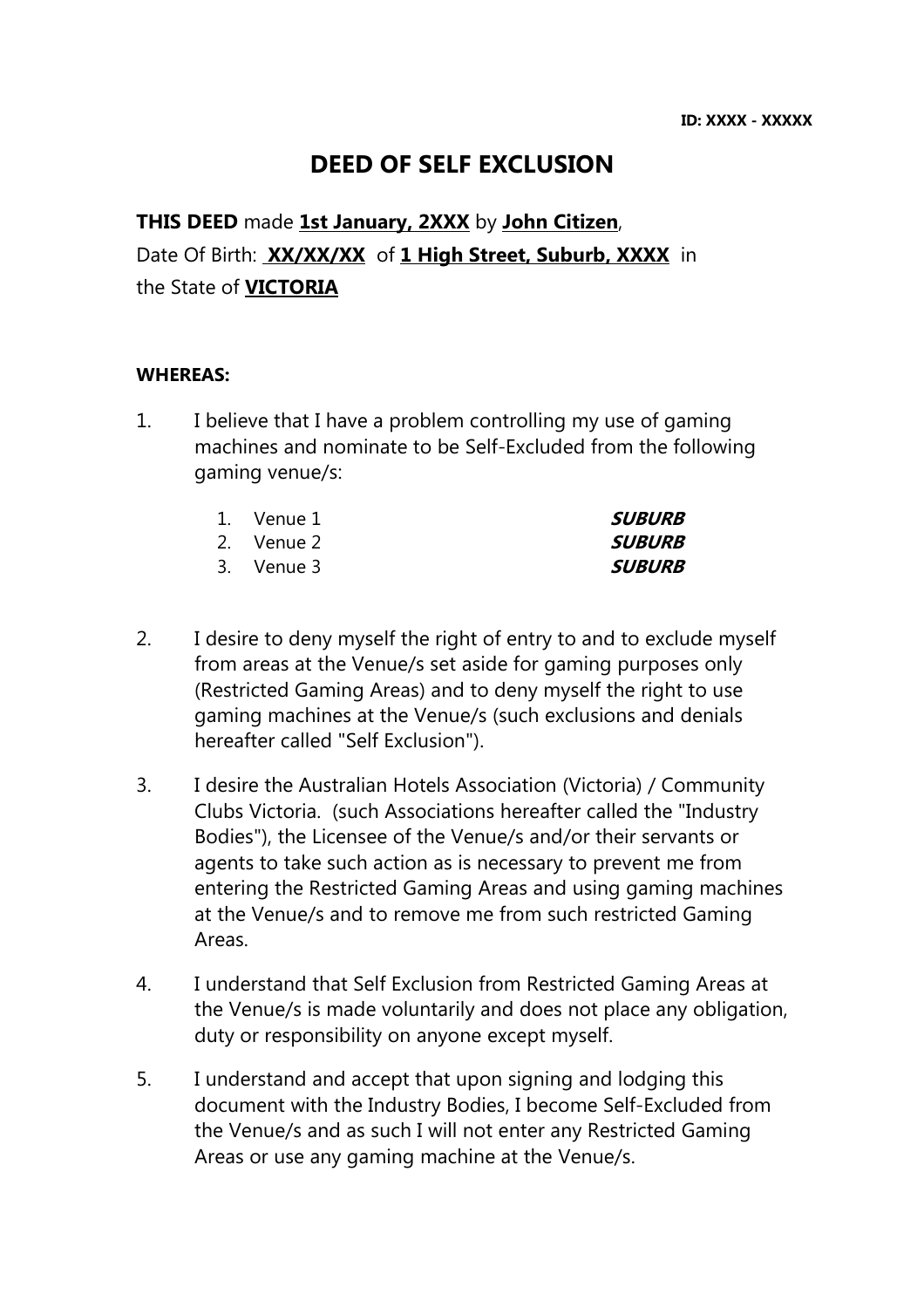- 6. I understand and accept that upon signing and lodging this document with the Industry Bodies, I become ineligible to participate in any gaming-related loyalty program administered by or on behalf of a gaming venue for the period of self exclusion. I authorise the Industry Bodies to forward details of my Self Exclusion to administrators of such programs.
- 7. I understand and desire that Self Exclusion from the Venue/s will remain in force for a minimum period of six (6) months, and will expire on **Expire on Expire on Expire on Expedience** of Self Exclusion]. (Maximum period (2) two years)

## UNDERTAKINGS

- 8. I UNDERTAKE that I will, during the Period of Self Exclusion:
	- a) consider myself as a Self-Excluded Person;
	- b) not withdraw or revoke any undertakings, authorities, release, covenant and/or indemnity contained in this Deed;
	- c) not enter the Restricted Gaming Areas at the Venue/s and will not use the gaming machines at the Venue/s;
	- d) immediately stop using gaming machines and/or leave the Restricted Gaming Areas at the Venue/s at the request of the Industry Bodies, the Licensee of the Venue/s and/or their servants or agents;
	- e) seek and continue to seek the assistance and advice of a Problem Gaming Counsellor; and
	- f) Not seek to become a member of any gaming-related loyalty program administered by or on behalf of a gaming venue.

## **AUTHORITY**

9. I AUTHORISE the Industry Bodies, the Licensee of the Venue/s and/or their servants or agents during the Period of Self Exclusion: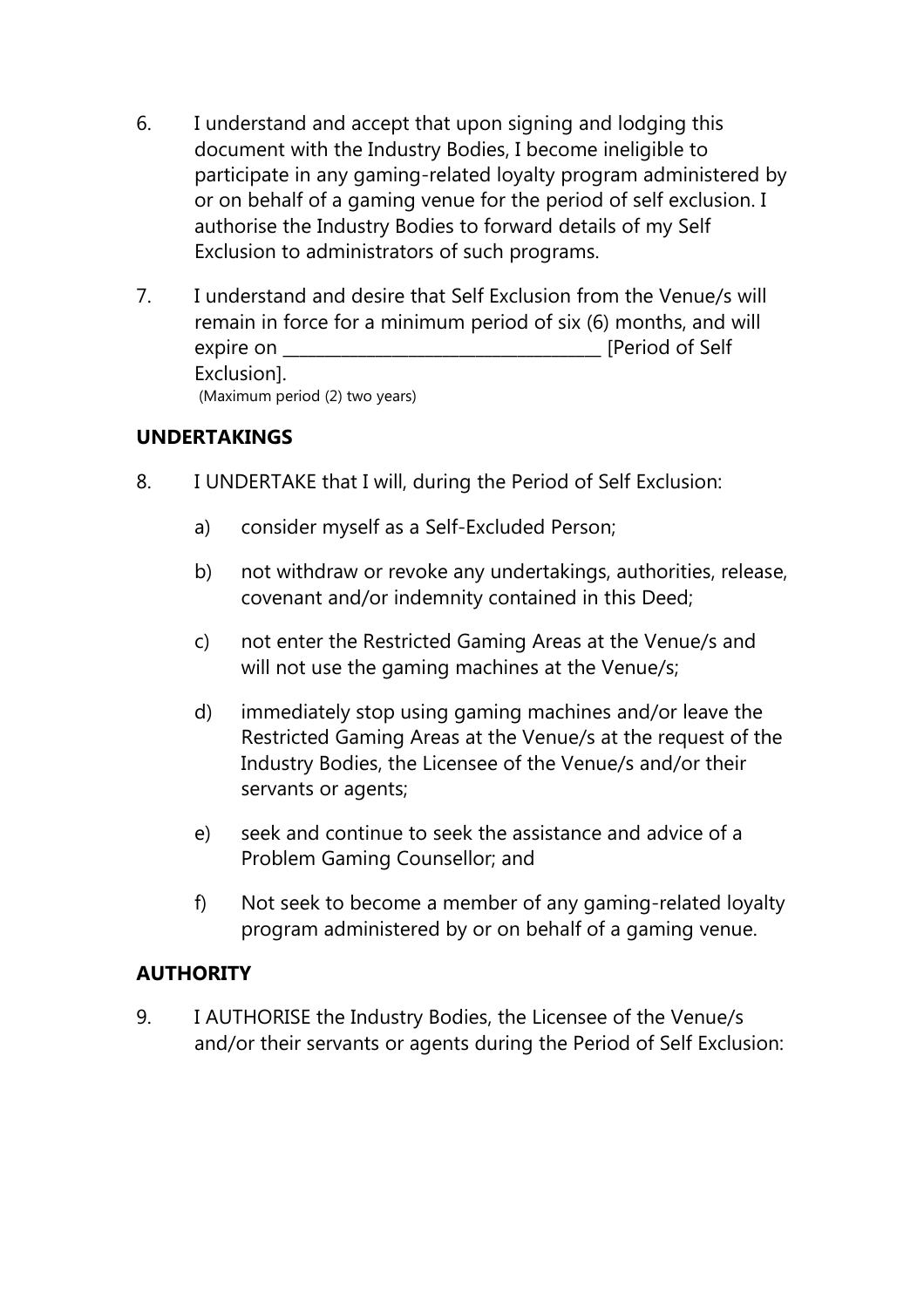- a) to ask me to immediately stop using gaming machines and/or to immediately leave the Restricted Gaming Areas at the Venue/s;
- b) if I refuse to immediately stop using gaming machines and/or to immediately leave the Restricted Gaming Areas at the Venue/s, to take such action as is necessary to remove me from such Restricted Gaming Areas and/or the Venue/s and to stop me using any gaming machine at the Venue/s; and
- c) to take such other action as the Industry Bodies, the Licensee of the Venue/s and/or their servants or agents deem necessary to prevent me from entering the Restricted Gaming Areas and from using gaming machines at the Venue/s and to remove me from such Restricted Gaming Areas and/or the Venue/s.
- 10. I AUTHORISE the Industry Bodies to take my photograph.
- 11. I AUTHORISE the Industry Bodies to retain a copy of my photograph and all records relating to my Self Exclusion and to deal with such copies and records as it sees fit in connection with the Industry Bodies Self Exclusion program, including the anonymous collection of data by the Industry Bodies.

I further authorise the Industry Bodies and nominated venues to notify any relevant persons, including servants and agents of the nominated venues of my undertaking of Self Exclusion in order that my details may be deleted from their records to enable them to cancel participation of any venue promotions.

12. I AUTHORISE the Industry Bodies, the Licensee of the Venue/s and/or their servants or agents, within the Period of Self Exclusion, to retain and display my photograph and name at the Venue/s in an area accessible to Venue staff and not the general public for the purpose of allowing Venue staff to identify me as a Self-Excluded Person, AND I FURTHER AUTHORISE the use of the photograph for this purpose.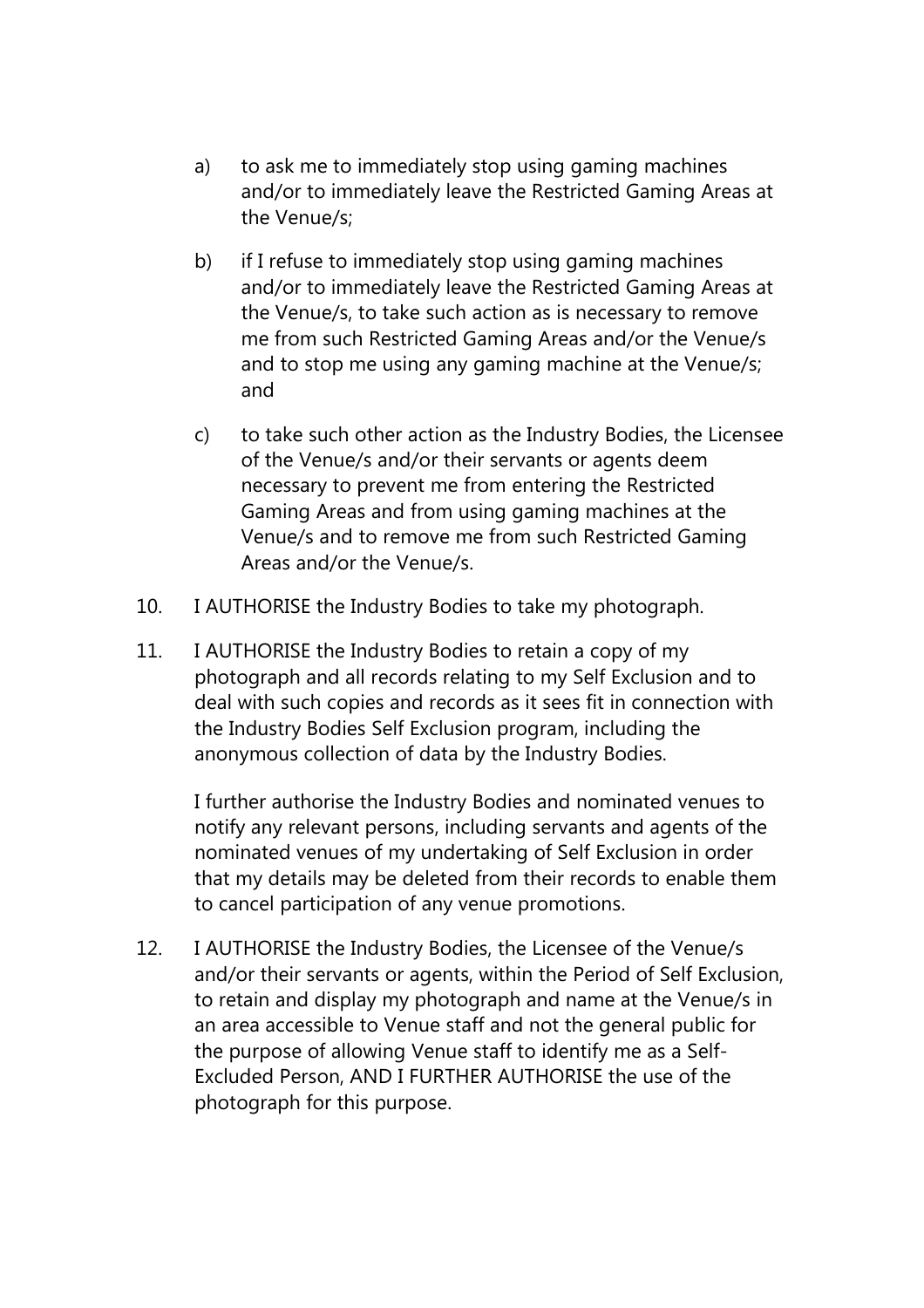- 13. I AUTHORISE the Industry Bodies and nominated venues to notify any relevant persons, including servants and agents of the nominated venues to do all such things necessary to prevent access to and / or remove my participation in any gaming-related loyalty program.
- 14. I understand and accept that although I give the above authorities there is no obligation, duty and/or responsibility on the Industry Bodies, the Licensee of the Venue/s and/or their servants or agents to undertake any or all of the actions or things so authorised.

## RELEASE

- 15. I and my administrators and assigns HEREBY RELEASE AND COVENANT NOT TO SUE the Industry Bodies, the Gaming Operators, the Licensee of the Venue/s, their nominees, servants, agents, contractors, (including the legal personal representatives of any such persons) and the Victorian Commission for Gambling Regulation (VCGR) (the Released Persons) from all actions, suits, claims and demands whatsoever which, but for this document, could now or hereafter be asserted brought or made by me, or by anyone on my behalf, arising from any damage or injury or otherwise caused directly or indirectly as a result of any act, default or omission of the Released Persons in relation to this Self Exclusion, including but not limited to:
	- a) the display, keeping and dissemination of photographs and records relating to my Self Exclusion;
	- b) any interviews with me relating to Self Exclusion;
	- c) preventing me from entering the Restricted Gaming Areas of the Venue/s and/or the Venue/s, from using gaming machines at the Venue/s, removing me from Restricted Gaming Areas and/or the Venue/s, and stopping me using gaming machines at the Venue/s; and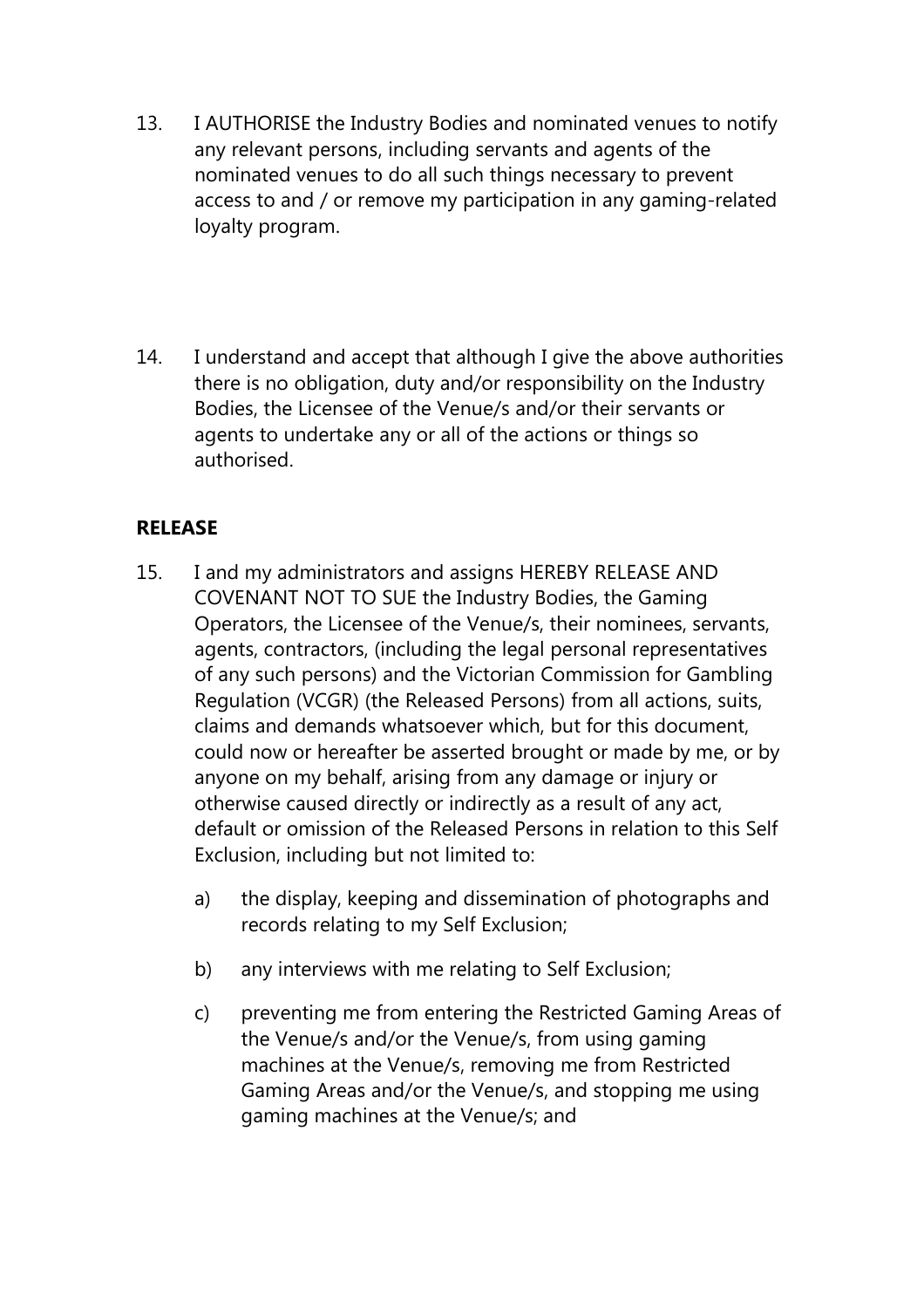- d) wholly or in part failing to act upon or respond to my desire for and my undertakings and/or authorities in respect of my Self Exclusion.
- 16. I accept that the Industry Bodies, the Licensee of the Venue/s, their nominees, servants or agents, contractors and/or legal personal representatives may plead this release and covenant not to sue as an absolute bar to any and all actions, suits, claims and demands made by me my administrators and assigns or on my behalf whether made now, proceeding, or hereafter arising directly or indirectly in any way whatsoever out of my Self Exclusion.

## **INDEMNITY**

17. I and my administrators and assigns now and will at all times in the future INDEMNIFY AND KEEP INDEMNIFIED the Industry Bodies, the Licensee of the Venue/s, their servants or agents, nominees, contractors, and the legal personal representatives of such persons and the VCGLR (the Indemnified Persons) against all actions, liabilities, proceedings, losses, claims, damages, costs and expenses which the Indemnified Persons may suffer, incur or sustain in connection with or arising directly or indirectly from any act, default or omission by or on behalf of the Indemnified Persons in relation to my Self Exclusion.

#### ACKNOWLEDGMENTS

- 18. I ACKNOWLEDGE THAT:
	- a) the contents of this document have been read to me by the Industry Bodies at my Self Exclusion interview held on 1st January, 2015;
	- b) I understand and accept the effect, obligations, duties and/or responsibilities on me and my administrators and assigns created by this document, including the undertakings, authorities, release, covenant, indemnity and acknowledgments;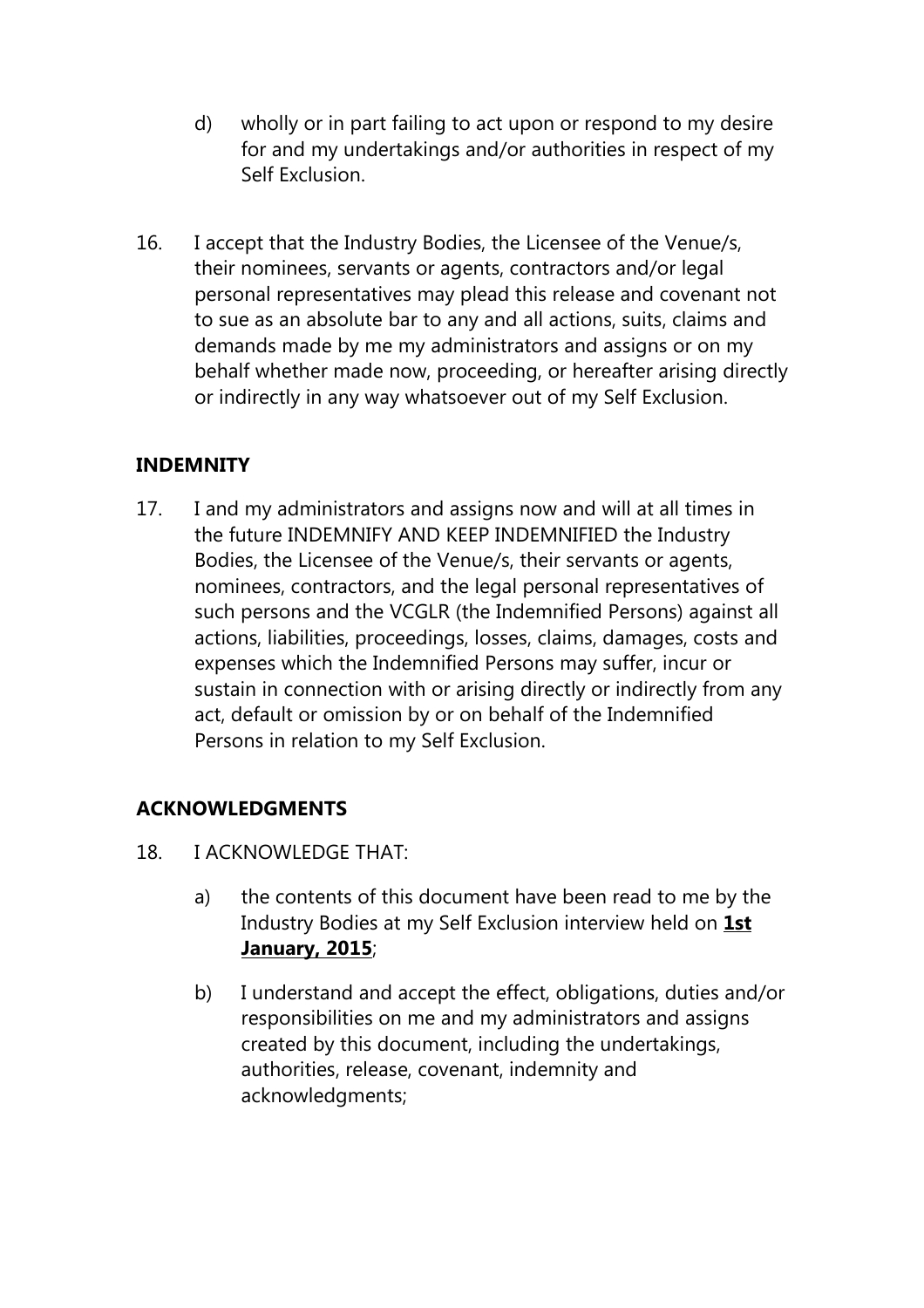- c) the Industry Bodies, the Licensee of the Venue/s and/or their servants or agents make no assurances to me of confidentiality in respect to any matter connected with my Self Exclusion, including the display of my photograph and name and/or the keeping and/or dissemination of records and any other information relating to my Self Exclusion;
- d) my Self Exclusion will remain in force and will not be withdrawn during the Period of Self Exclusion;
- e) the Self Exclusion process is entirely voluntary involving voluntary undertakings by me (but which are enforceable against me) and is not a contract and does not require any action or responsibility by and in no way binds the Industry Bodies, the Licensee of the Venue/s, their nominees, servants or agents, contractors and/or legal personal representatives;
- f) it is not my intention to create any legal duty, obligation or responsibility on the Industry Bodies, the Licensee of the Venue/s and/or their nominees, servants or agents, contractors and/or legal personal representatives;

## REVOCATION AND TERMINATION

- 19. Notwithstanding paragraphs 6 and 7 above, I may revoke this Self Exclusion but only:
	- a) after the expiration of a minimum period of six (6) months from the commencement of the Period of Self Exclusion;
	- b) by arranging and attending another interview with the Industry Bodies;
	- c) by producing written evidence that I have received counselling from a qualified Problem Gaming Counsellor in respect of revocation of Self Exclusion; and
	- d) after signing and lodging with the Industry Bodies the *Deed* of Revocation of Self Exclusion.
- 20. At the expiration of the Period of Self Exclusion or upon revocation in accordance with paragraph 19 above, my Self Exclusion shall be at an end and I may thereafter enter Restricted Gaming Areas and use the gaming machines at the Venue/s.